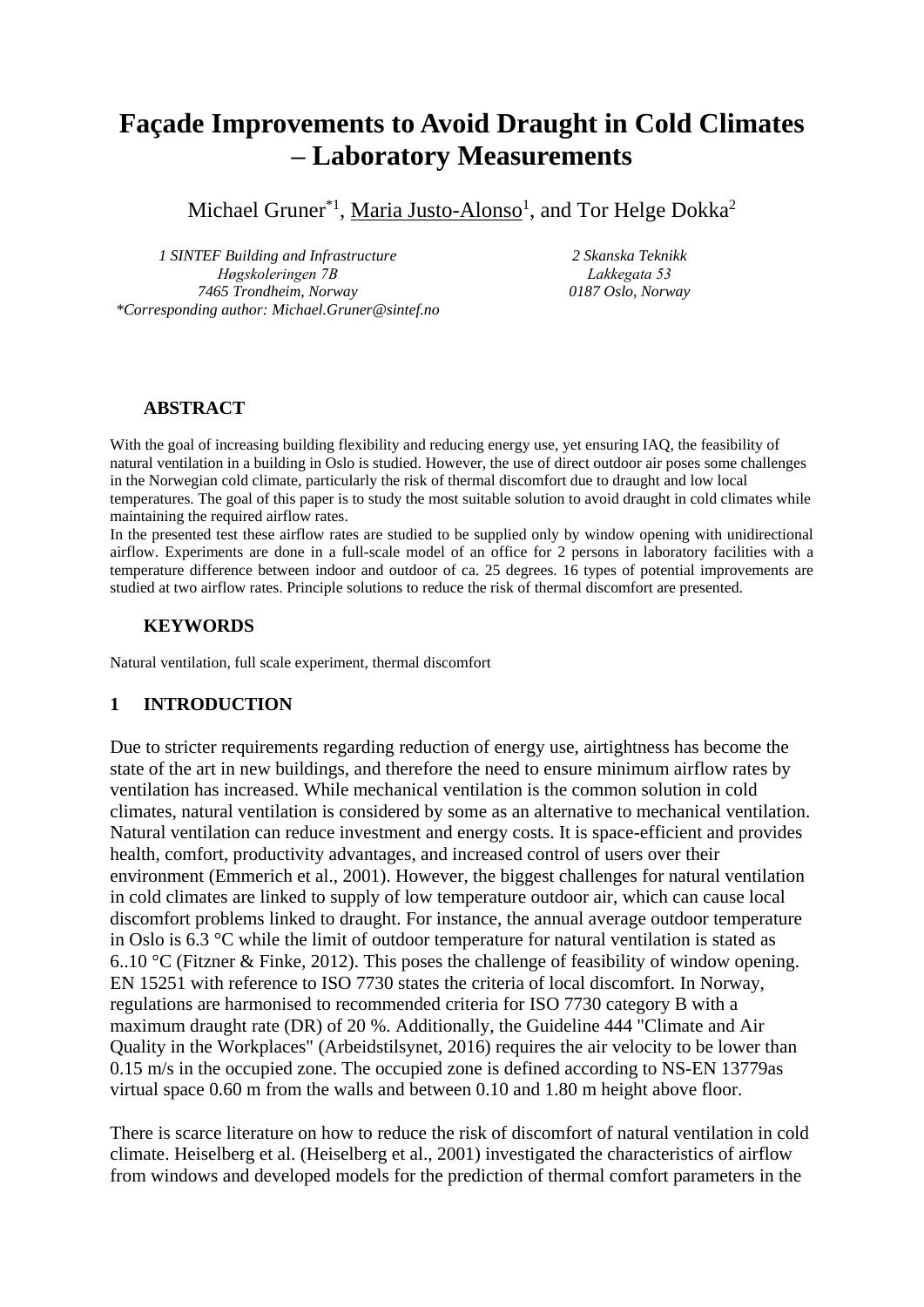occupied zone from laboratory experiments. It was concluded that bottom hinged windows located near the ceiling are preferable in cold climate because they increase the distance to the occupied zone. Bjørn et al. (Bjørn et al., 2000) determined 5 possible principal flow patterns from bottom hinged windows, and a relationship with the Archimedes number. They found that at low airflow rates and low supply air temperatures, air will behave similar to downdraught from a cold wall. Earlier, Heiselberg et al. (Heiselberg et al., 1995) investigated horizontals obstacles to stop downdraught from fully glazed façades. They found a dependency of the maximum air velocity and the minimum temperature in the occupied zone on the flow characteristic and the size of obstacle. Below a critical width of the obstacle, the airflow reattaches to the wall surface, but in the occupied zone air velocity decreases and temperature increases nonetheless. Above the critical width, the flow is diverted into the room, and comfort depends only on the distance of the lowest obstacle to the floor. However, obstacles were studied only in the context of natural convective flow. Only rectangular obstacles were investigated. Heights over 2 m between obstacles apply for larger multi-storey façade, but can rarely be achieved in normal situations within one floor. Later, Heiselberg et al. (Heiselberg et al., 2002) investigated also the effect of guiding plates, which block the secondary jet through the triangular areas on either side of the bottom hinged window. The effect was judged negative because air velocity increased in the primary jet above the opening sash and at floor level. Field experiments by (Fitzner & Finke, 2012) show the influences of features around windows, such as window sills and heaters, on the characteristics of airflow from the window. It was found that radiators under the window improve comfort as long as they are warm. Mysen et al. (Mysen et al., 2005) documented a low-cost solution for retrofitting. Unfiltered outdoor supply air was supplied via a short insulated duct from the façade with air supply nozzles in each room. Stale air was extracted via a central mechanical fan. In order to reduce the reported draught problems, a more uniform distribution with a continuous row of small nozzles or a continuous narrow slit was suggested, but not tested. Zhang et al. (Zhang et al., 2016) developed a more successful concept for air intake from the façade at ceiling level. Outdoor air is supplied to the space between the suspended ceiling and the floor slab, and supplied to the room through diffuse ceiling panels. Even at supply air temperatures of -7 °C, the draught rate was below 10 %.

From the existing research, it can be concluded: a) The preferred solution is a bottom hinged, horizontal vent located near the ceiling; b) In case of low supply air temperature, air will flow down the façade and enter the occupied zone at floor level; c) Horizontal obstacles show potential to reduce discomfort also when the airflow reattaches to the surface; d) Deeper obstacles and larger vertical distances between obstacles are preferable.

The present study takes solutions found in literature, and develops them further with the goal to avoid discomfort in the occupied zone. This is done by testing obstacles with different sizes, shapes and materials in a full-scale model at low outdoor temperatures. This work is linked to the ongoing building project Gullhaug Torg 2A (GT2A) (Snøhetta, 2015), a pilot project of the research project "Naturligvis ("Naturally") – Natural conditioning of office buildings". GT2A is planned as a mixed-use building north of the city centre of Oslo, where floors 3 to 6 are office floors which are envisaged to be exclusively naturally ventilated. Components such as grilles, window ventilators, or active or passive wall ventilators are not considered. The presented work is limited to unidirectional flow and focus is on steady-state condition under continuous ventilation: Other ventilation strategies like intermitted pulse ventilation are not investigated. As the study is linked to a building project, many parameters in the experiments are restrained to the project's specifications. The effects of e.g. varying size and angle of the vent, or airflow rates could not be studied. Furthermore, the available experimental setup with a room height of 2.40 m may not fully represent an office environment, where clear heights of 2.70 m or higher are common.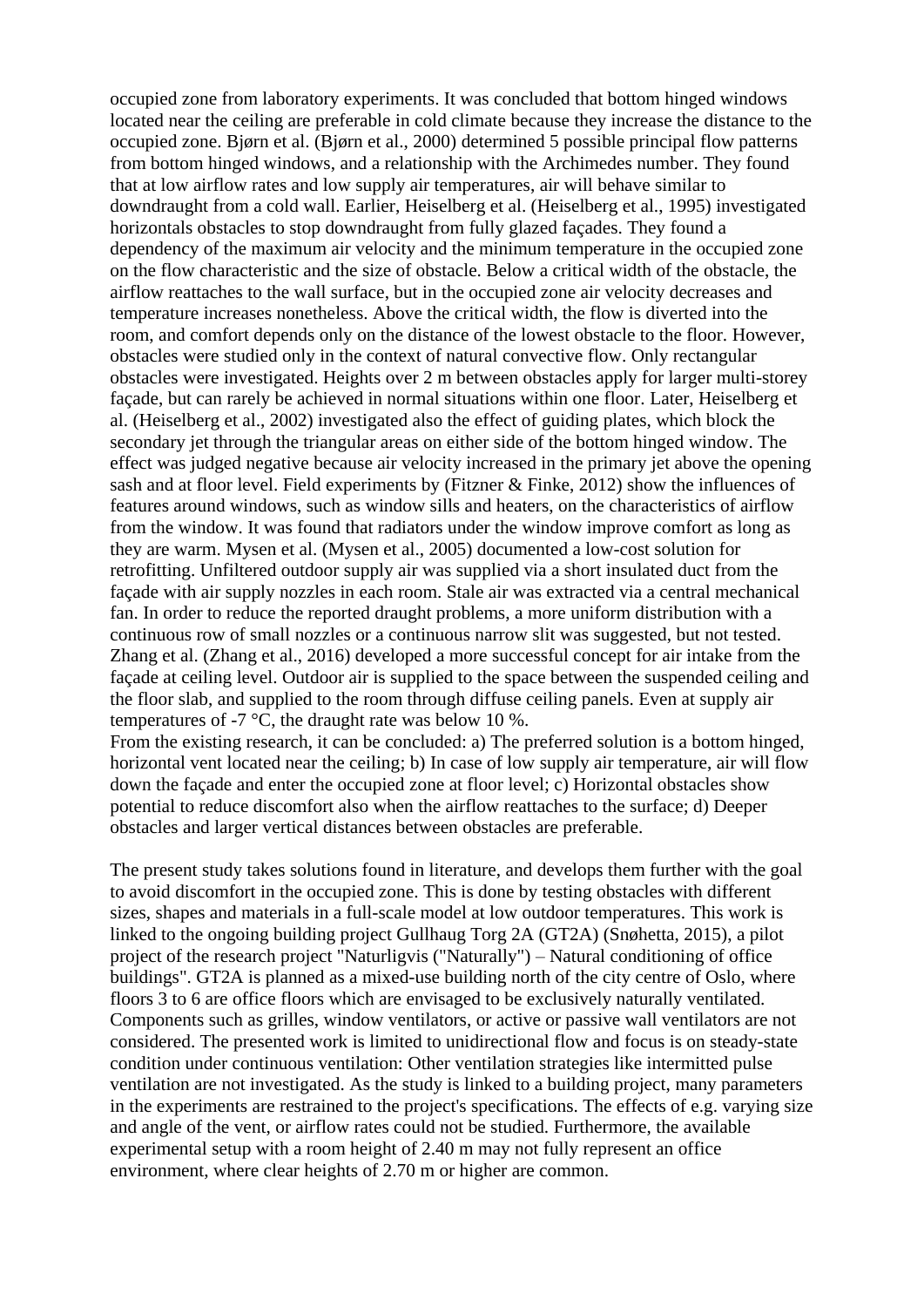### **2 EXPERIMENTAL SETUP**

The experiments are conducted in a thermally insulated test room with inner dimensions of 7.0 x 3.0 x 2.4 m made of 100 mm PUR-sandwich panels. The room is divided in a cold "outdoor" section, and a warm section representing an office environment with inner dimensions of 3.6 x 3.0 x 2.4 m. XPS insulation was used to model walls, vent, and obstacles due to easy handling. The partition wall is made of 200 mm XPS (U-value 0.17 W/m<sup>2</sup>K). An area of  $1.8 \times 1.8$  m (45 % of the wall area) is made of 30 mm XPS (U-value 0.93 W/m<sup>2</sup>K) in order to represent a glazed façade. [Figure 1](#page-2-0) shows a photo of the test room and a vertical section of the vent.



Figure 1: view inside the test room (left), section of the vent (right)

<span id="page-2-0"></span>The vent sits flush with the inner surface of the façade and corresponds to a bottom-hinged inward-opening window. The frame profile emulates a typical Norwegian window profile for triple glazing (NorDan, 2017) on all 4 sides. The clear opening is 900 x 470 mm (0.43 m²), with the height given by GT2A, and the width chosen in order to measure the airflow rate directly at the vent with a flow hood. A vent opening angle of 10° follows GT2A and is kept constant in all measurements. A settling chamber is mounted in front of the vent on the cold side in order to reduce the influence of turbulences caused by the fan of the cooling system.

The warm section is heated by electric floor heating covering the entire floor. The setpoint temperature of 23 °C is given by measuring point A.2.3 in the middle of the room. Heating is controlled by a simple instantaneous on/off control with a power ca. 550 W with a hysteresis of 0.1 °C. The cold section is conditioned by a JULABO recirculating cooler with a flat plate heat exchanger as emitter in combination with an air to glycol heat pump emitting by an air cooler finned coil heat exchanger. Fans are used to force the flow through the exchangers and to mix the air to a uniform temperature in the cold section. Unidirectional airflow from the cold section through the vent into the warm section is controlled by an extract fan in the wall opposite of the façade (centre of duct ca. 220 cm above the floor) in order to achieve the desired airflow rate. Targeted airflow rates were at 12 and 24 l/s according to the specifications from GT2A and Norwegian building regulations. Airflow was measured with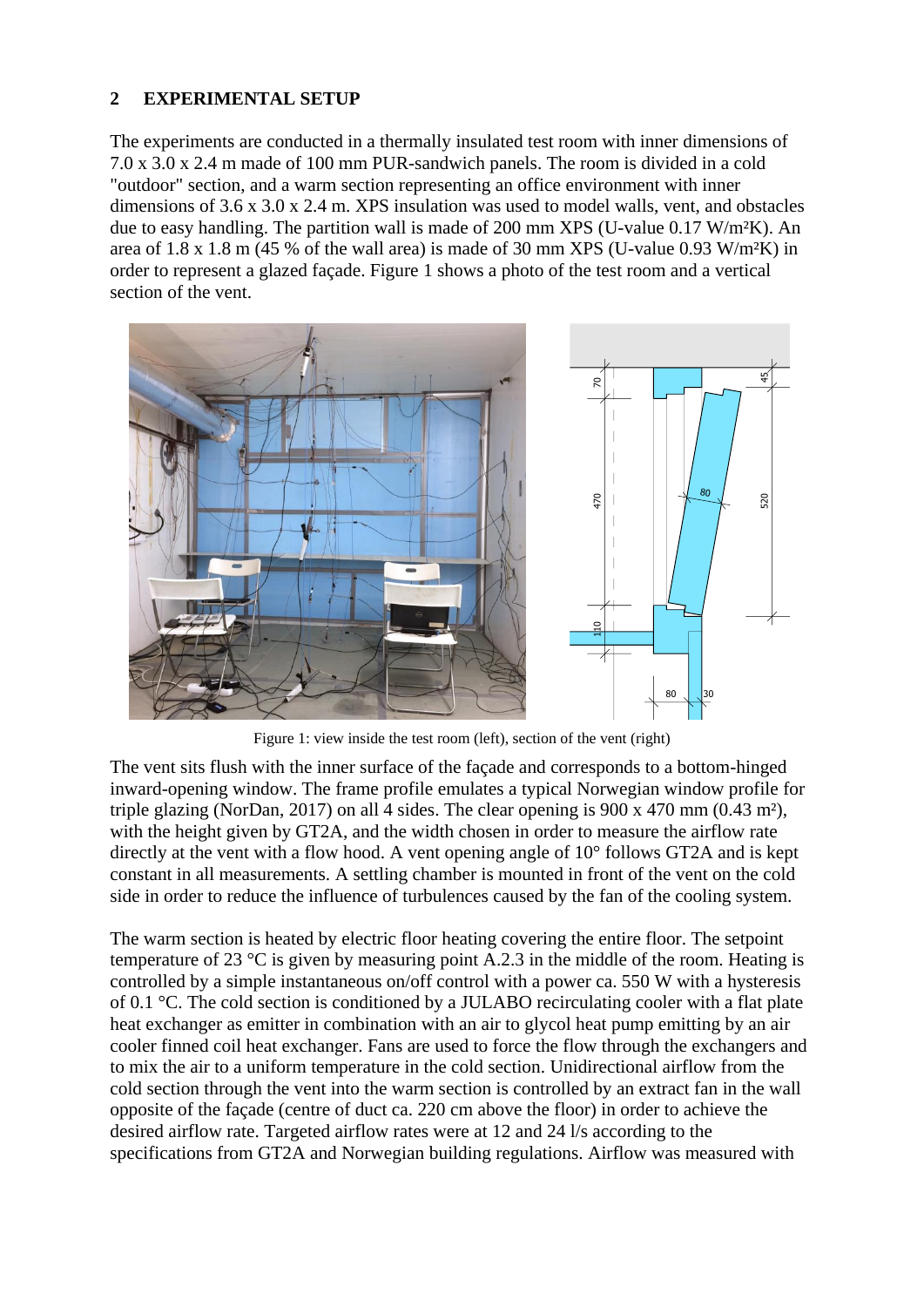flow hood Testo 420 both at the window and at the extract inlet in order to determine and adjust airflow rates and adventitious infiltration.



Figure 2: Test room (warm section) with measuring points

<span id="page-3-0"></span>[Figure 2](#page-3-0) shows the measuring points in the test room. Temperature, air velocity were measured at selected points 0.60 and 1.50 m distance from the façade. CO<sub>2</sub> stratification was measured in the centre point of the room at three heights. [Table 1](#page-3-1) provides an overview over the used devices.

<span id="page-3-1"></span>

| <b>Parameter</b>  | Equipment               | <b>Number</b> | Location                                                                                                                                                  | <b>Accuracy</b>                                     |
|-------------------|-------------------------|---------------|-----------------------------------------------------------------------------------------------------------------------------------------------------------|-----------------------------------------------------|
| Temperature       | Thermocoupl<br>e type T | 16            | $>$ Poles: 0.10, 0.60, 1.10, 1.60,<br>2.30 m above floor<br>$>$ Vent: outside (side) and inside<br>(top) of opening<br>$>$ Façade (surface): 1.00, 1.50 m | Accuracy $\pm 0.5$ °C                               |
| Air velocity      | SensoAnemo<br>5100SF    | 9             | above floor<br>$>$ Poles: 0.10, 0.60, 1.10, 1.60,<br>2.30 m above floor<br>$>$ Vent: inside (top) of opening                                              | Range $(0.05 - 5.0$ m/s)<br>Accuracy $\pm 0.02$ m/s |
| Carbon<br>dioxide | Vaisala M170            | .5            | $>$ Pole A.3: 0.10, 1.10, 2.30 m<br>above floor                                                                                                           | Accuracy $\pm 0.035\%$                              |
| Airflow rate      | Testo 420               |               |                                                                                                                                                           | Accuracy $\pm 3$ %                                  |

[Figure 3](#page-3-2) shows the four different types of obstacles that were investigated – rectangular solid panels, rectangular slotted panels (grille), rectangular perforated panels, and tubular obstacles mounted in a line.

<span id="page-3-2"></span>

Figure 3: Testes types of obstacles: solid panel, slotted panel, perforated plate, tubes (from left to right)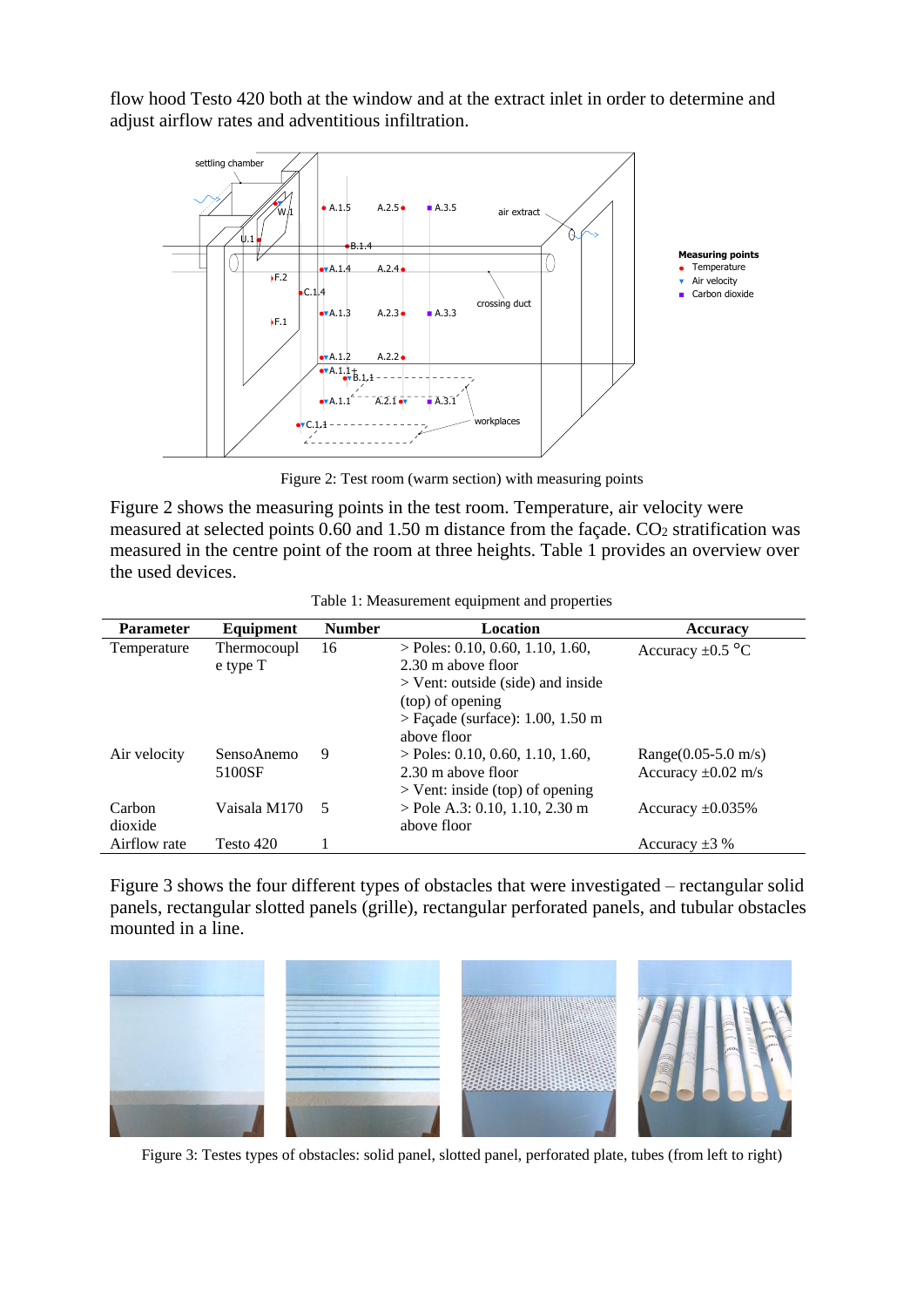The intention of the last three types was to slow down and diffuse the supply airflow before entering the occupied zone. The solid and the slotted (5 mm gaps, c/c 25 mm, 20 % openness) panels are made of 30 mm XPS. The perforated panel is a 2 mm thick, perforated steel plate (5 mm holes, 40 % openness). Printing paper was rolled as tubes of 25 mm diameter with 15 mm gaps in between (37.5 % openness). The obstacles stretched over the entire width of the façade. [Figure 4](#page-4-0) shows the investigated placements of the obstacles – three are mounted on the façade and one on the floor. 0.75 m above floor corresponds to the usual height of window sills. Additionally, obstacle depths of both, 0.15 and 0.30 m were tested in some cases.



Figure 4: Tested alternative positions of obstacles

<span id="page-4-0"></span>

| Table 2 shows a matrix of the investigated elements. All cases with solid panels were tested. |  |
|-----------------------------------------------------------------------------------------------|--|
| Other test cases were chosen iteratively based on the most promising results.                 |  |

<span id="page-4-1"></span>

|               |                   |                  | <b>Façade-mounted</b> |                 | <b>Floor-mounted</b> |
|---------------|-------------------|------------------|-----------------------|-----------------|----------------------|
| <b>Type</b>   | Depth/height      | $1.75 \text{ m}$ | $0.75 \text{ m}$      | $0.75 + 1.75$ m |                      |
| Rect., solid  | $0.15 \;{\rm m}$  | S.175 15         | S.75 15               | $S.75+175-15$   | $S.F_15$             |
|               | 0.30 <sub>m</sub> | $S.175\_30$      | $S.75 - 30$           | $S.75+175-30$   | $S.F_30$             |
|               |                   |                  |                       |                 | $S.F 30+P.F 30$      |
|               |                   |                  |                       |                 |                      |
| Rect., grille | $0.15$ m          |                  |                       | $G.75+175-15$   |                      |
|               | 0.30 <sub>m</sub> |                  | G.75 30               |                 |                      |
|               |                   |                  |                       |                 |                      |
| Rect., perf.  | 0.30 <sub>m</sub> |                  | P.75 30               | $P.75+175$ 30   | $P.F_30$             |
|               |                   |                  |                       |                 | P.F 30+S.75 15       |
|               |                   |                  |                       |                 |                      |
| Tubular       | 0.30 <sub>m</sub> |                  | T.75 30               |                 |                      |

Table 2: Matrix of test cases

In a first stage, the potential of every alternative was studied for an airflow rate of 14 l/s and one person occupancy. The person was sitting still between pole A.3 and the door, and was working on two laptops. In a second stage, the 3 most relevant solutions were studied at two airflow rates under realistic conditions with 2 persons seated close to the border of the occupied zone (to evaluate discomfort subjectively). Consequently, internal heat loads are related to lighting (1 LED light, 1.5 W) in all stages and first one sitting person with 2 laptops (90 W and 65 W) and later two sitting persons with 3 laptops (90 W,  $2 \times 65$  W).

### **3 RESULTS AND DISCUSSION**

[Table 3](#page-5-0) provides the pairs of measured supply and extract airflow rates corrected for standard conditions (21 $\degree$ C, 1013 hPa).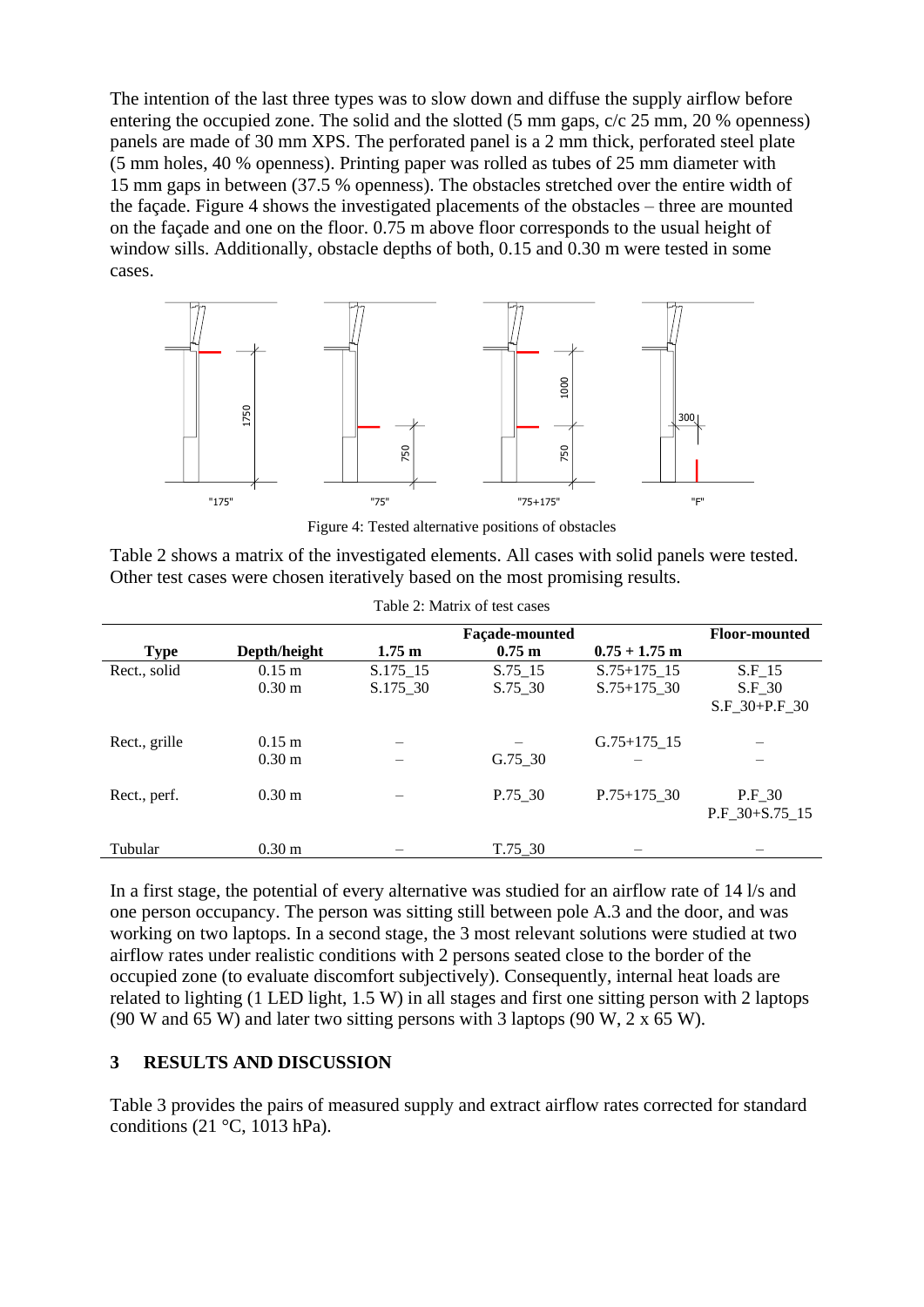<span id="page-5-0"></span>

| Airflow rate at vent $(l/s)$ | Airflow rate at extract $(l/s)$ |
|------------------------------|---------------------------------|
| 14 (N.N22)                   | 14 (N.N22)                      |
| 24(15.32)                    | 29(22.36)                       |

A leakage of ca. 17 % of the extract airflow was estimated for the higher airflow rate. This leakage through gaps and cracks is most likely due to cable passages through walls from outside and the cold section. Its value decreased with smaller airflow rates. During the test with low airflow rates a bidirectional and inconstant flow was observed. 14 l/s represents the average of the measured airflow rates in the 'right' direction. Extract airflow rates were later confirmed by CO<sup>2</sup> measurements. For the second stage the settling chamber was modified yielding the desired airflow rates.

[Figure 5](#page-5-1) and [Figure 6](#page-5-2) show the results of the first stage for the relevant measuring points 10 cm above the floor and the different points in pole A.1. Results are an average over 5 min with steady state conditions.



 $A.1.1 = A.1.2 = A.1.3 = A.1.4 = B.1.1 = A.2.1 = 0.1$ 

Figure 5: Stage 1, air velocities, and supply air temperature U.1

<span id="page-5-1"></span>

<span id="page-5-2"></span>Figure 6: Stage 1, draught rate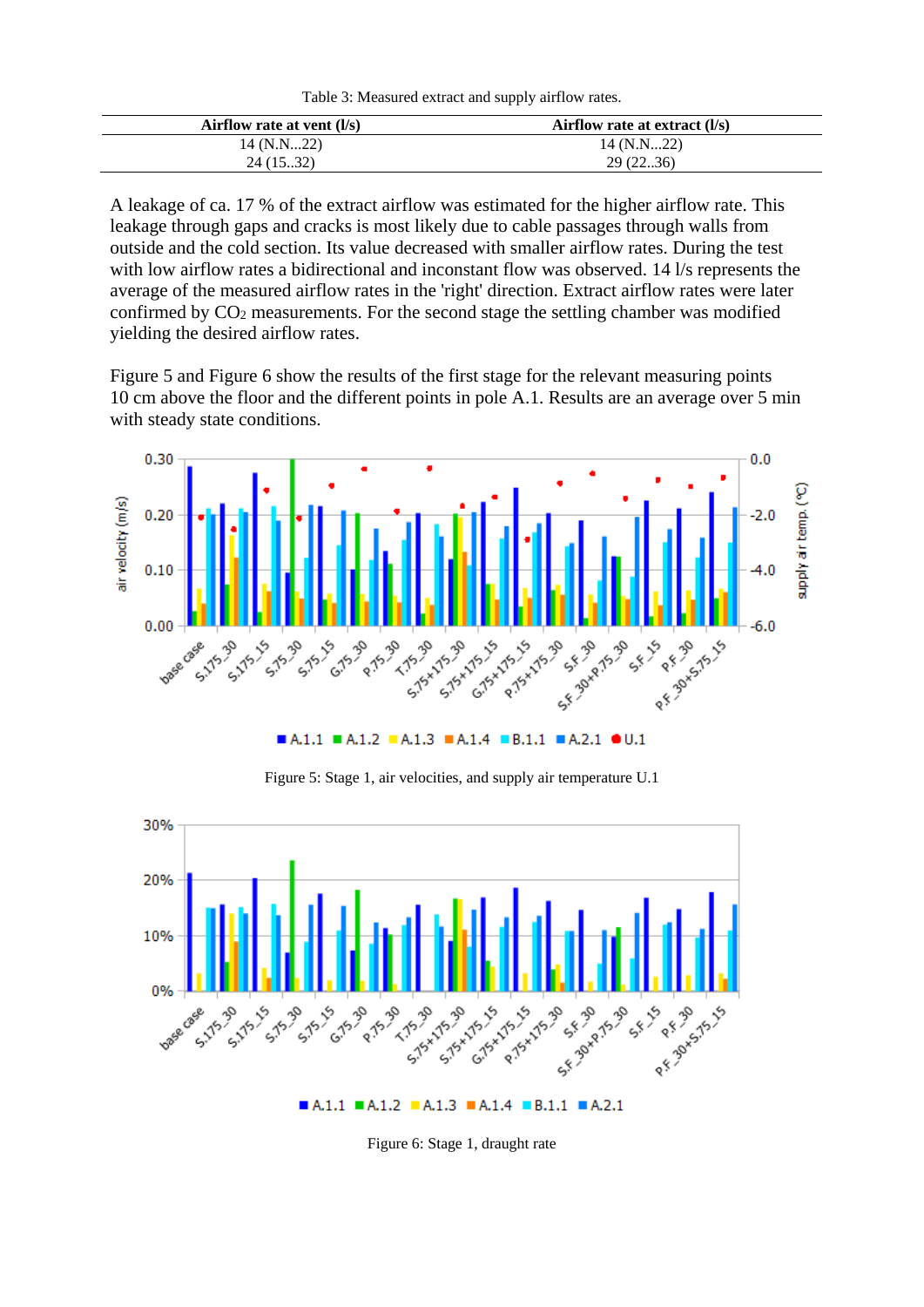In all cases, the lowest measured temperature is less than 2 K below the air temperature at point A.2.3 near the centre of the room. Measured maximum air velocities are expectedly high, particularly found at ankle height at around 0.2 m/s and more. However, the maximum calculated draught rates for the test cases are mostly less lower than 20 % and therefore rather low, probably due to the elevated room temperature of 23 °C and the low turbulence intensities, which were determined based on the logged air velocities.



Figure 7: Qualitative visualisation of cases "S.75\_15" (left), "P.75\_30" (centre) and"S.F-30" (right)

<span id="page-6-0"></span>High positioned (cases "175") façade-mounted cases do not reduce air velocities effectively. In addition to increased velocities 0.1 m above the floor, they also create problematic elevated velocities at higher points where deflected airflow drops into the occupied zone. Low obstacles (cases "75") reduce the air velocity at ankle height, but in some cases they cause increased velocities at 0.6 m above the floor, where the deflected air enters the occupied zone similar to cases with high positioned obstacles (see [Figure 7,](#page-6-0) left and centre). Combinations of low and high obstacles show no or little improvement. Generally, obstacles with small depth are also less effective.

The permeability of the obstacles affects the velocity distribution at the border of the occupied zone considerably. Depending on the degree of openness, but also of the shape and material of the panel, a characteristic pattern of velocities at different heights develops. This was also visualised with smoke. The cold airflow separates into an airflow that penetrates the panel, where a pressure drop reduces its velocity, and an airflow that is diverted into the room (see [Figure 7,](#page-6-0) centre). Permeability appears to be a promising solution, but requires optimisation of the degree of openness in order to balance the two airflows.

In the floor-mounted cases, the air velocities reduce significantly for case "S.F 30", but less prominently for the others cases. Visualisations with smoke showed that the panel divides the downstream into two airflows. The stream falling behind the panel creates vortices reducing the velocity and positively affecting the air velocities at low heights (see [Figure 7,](#page-6-0) right).

The test cases "P.75  $30$ ", "S.F  $30$ ", and "S.75  $15$ " were selected for the second stage. The first two have shown promising performance, "S.75\_15" was chosen as a minimal solution, interfering less with the interior than the other two cases. It may also represent the impact of a window sill on the airflow.

[Figure 8](#page-7-0) and [Figure 9](#page-7-1) show the results of the second stage. As a results of the smoke visualisations and reported draught sensation, measuring point A.1.1+ was introduced at 45 cm over floor level as a spot of potentially high velocities.

The lowest temperatures at the border of the occupied zone are found for both airflow rates at ankle height near the façade (point A.1.1) at ca. 2 K below the temperature at point A.2.3 near the centre of the room.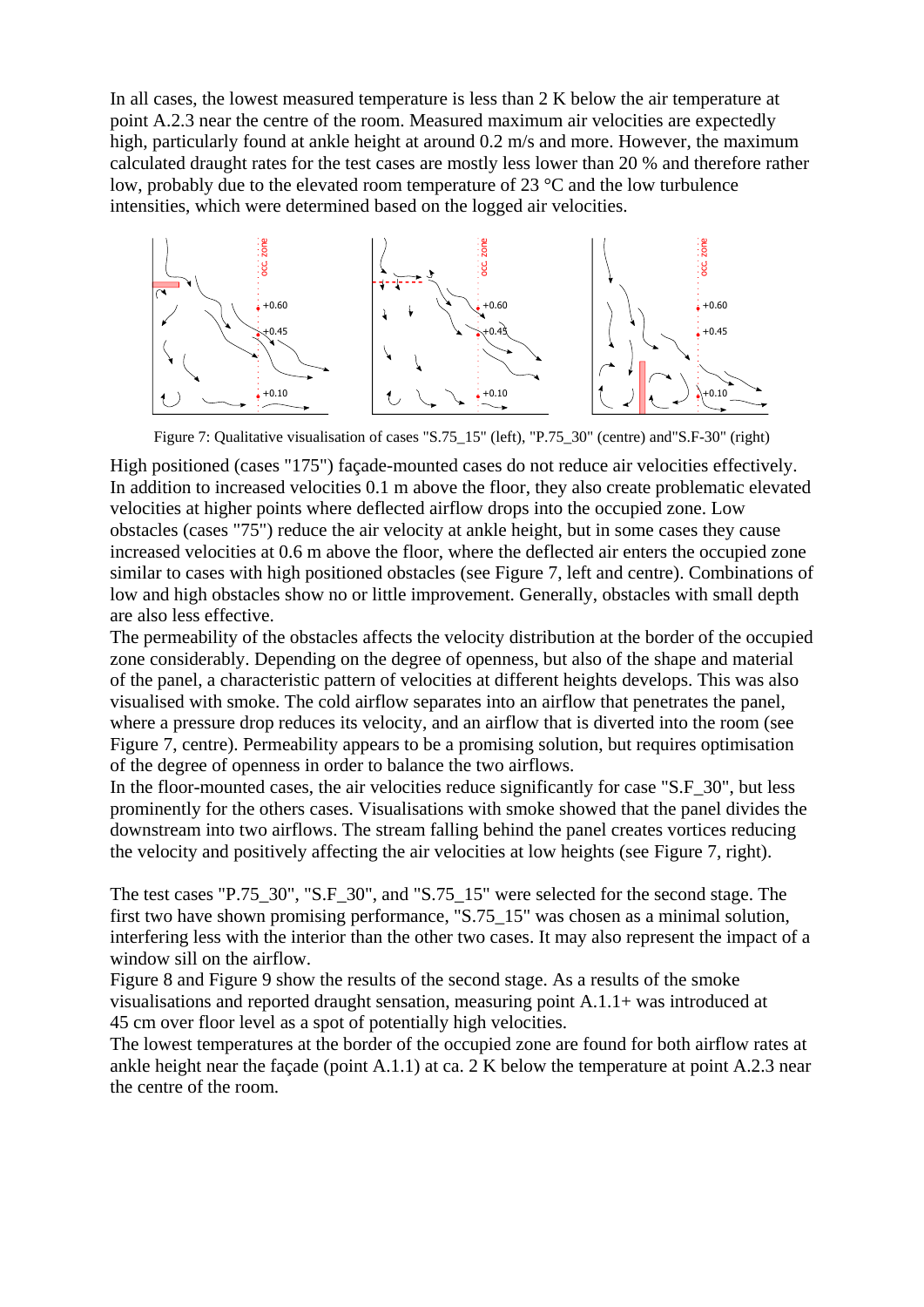

<span id="page-7-0"></span>Figure 8: Stage 2, air velocities, and supply air temperature U.1 (cases with 14 l/s left, cases with 29 l/s right)



Figure 9: Stage 2, draught rate (cases with 14 l/s left, cases with 29 l/s right)

<span id="page-7-1"></span>For airflow rate 14 l/s, the maximum air velocities near the façade are reduced compared to the base case and mostly lower than 0.15 m/s, also with two occupants. Elevated velocities are measured at 0.45 m above the floor, and the highest velocities in the room are measured at point A.2.1, further from the façade. Draught rates are below 20 % in all cases for 14 l/s airflow rate, also for the base case without obstacle.

At the higher airflow rate, air velocities at ankle height are reduced compared to the base case, particularly for case "P.75\_30". However, the maximum velocities remain over 0.20 m/s in all cases and are allocated at point A.1.1+ for the 2 façade-mounted cases. Velocities at point A.2.1 are higher than 0.18 m/s (case "S.F 30") in all cases. Along with the air velocities, temperatures at point A.2.1 vary slightly between 21 °C (case "S.75\_15") and 22 °C (case "P.75  $30$ "). Only in case "S.F  $30$ ", the maximum draught rate is below 20 %. The positioning of the heat sources, people and computer also can show an effect on the airflow distribution in the room. In the second stage the occupants' plume may have affected the results obtained at measuring points at the border of the occupied zone.

 $CO<sub>2</sub>$  measurements were conducted during the second stage. Results show similar  $CO<sub>2</sub>$  levels at the three measured heights, with corresponding temperatures at points A.2.1, A.2.3, and A.2.5 at ca. 22 °C, 23 °C, and 23.5 ° throughout all cases. While this indicates full mixing in the room, a tendency for stratification is noticeable when persons in the room sat still during tests. However, the duration of tests was short (ca. 15..20 min per test case) and stratification ceased when people moved again.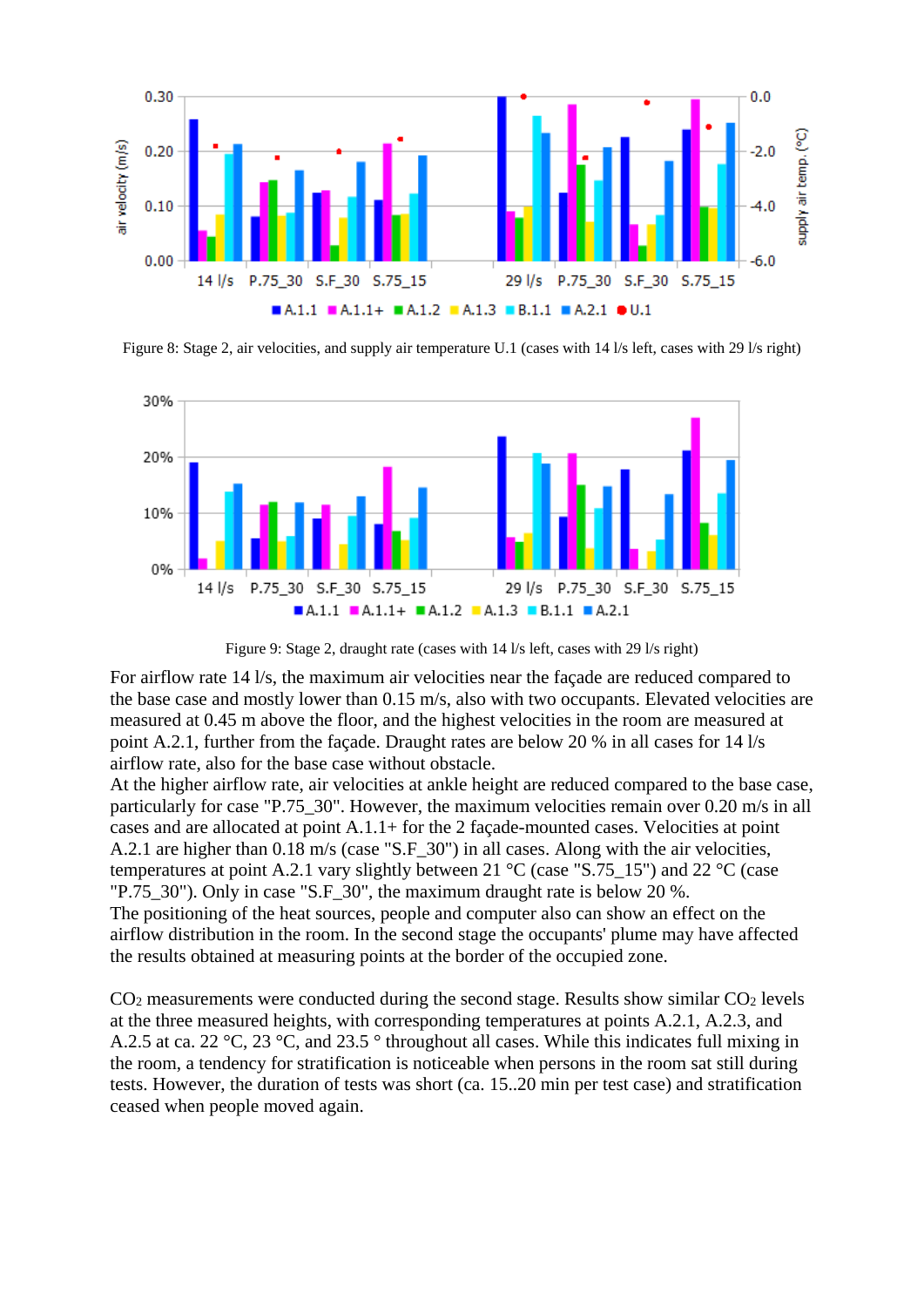From the studied examples, case "S.F. 30" shows the larger potential to effectively reduce risk of discomfort both at the lower and the higher airflow rates. However, velocities at ankle height in the central axis of the window, A.1.1 and A.2.1, remain high, particularly for the higher airflow rate. On the other hand, velocity in point B.1.1 75 cm beside the central axis is nearly equal to the velocity in point A.1.1 at 14 l/s, but significantly lower at the higher airflow rate, indicating a change in flow pattern with different airflow rates. This can also be concluded from velocities in points A.1.1 and A1.1+ which show similarities with the base case at the higher airflow rate. It also suggests, that the effectiveness of the obstacle may decrease at increasing airflow rates and/or decreasing outdoor air temperatures.

For all test cases, the impact of the obstacles in air velocities is primarily noticeable close to the façade respectively the location of the obstacle, while regions deeper in the room (e.g. around point A.2.1) seem less affected. There, velocities remain nearly as high as in the base case. This indicates that the effect of elements may be limited to their near vicinity, which suggests that local solutions at the workplace are more suitable.

Moreover, in some cases measured velocities at certain points were higher than in the base case without additional elements, and reached critical values. This raises the issue that solutions that are supposed to reduce draught actually may introduce a new risk of discomfort to the occupants at a different part of the room. The design of the elements must therefore be well considered.

## **4 CONCLUSIONS**

16 potential solutions to reduce thermal discomfort linked to window opening at cold outdoor supply air temperatures have been studied in a full scale model experiment. All investigated solutions have in common, that they do not reduce the airflow rate through the vent. Horizontal, perforated plates at window sill height and low, vertical elements at the floor between façade and the border of the occupied zone are chosen as the most promising principle solutions. Their presence disturbs the draught flow reducing its velocity and allowing the air to get warmed up before entering the occupied zone. Generally, the solutions found seem more suitable for lower airflow rates, and are mainly effective near the elements.

It was found that these flow deflectors may create discomfort risks at other locations. Careful design and testing is therefore advised. Furthermore, consequences for all points in the room possibly exposed to draught risk need to be evaluated, not only at standard locations at the border of the occupied zone. In addition, although the occupied zone in terms of indoor climate considerations does not stretch until the façade, it is usually desired to use the entire spaces, where obstacles would disturb when protruding into the room. The further development of deflectors should consider this.

The present study uses only a restrained set of parameters. Further studies with a wider range of airflow rates, outdoor temperatures, and types of elements regarding dimensions, material, and placement and integration is necessary.

### **5 ACKNOWLEDGEMENTS**

This work has been supported by the Research Council of Norway and several partners through the Research and Development project "Naturligvis", grant number 245435.